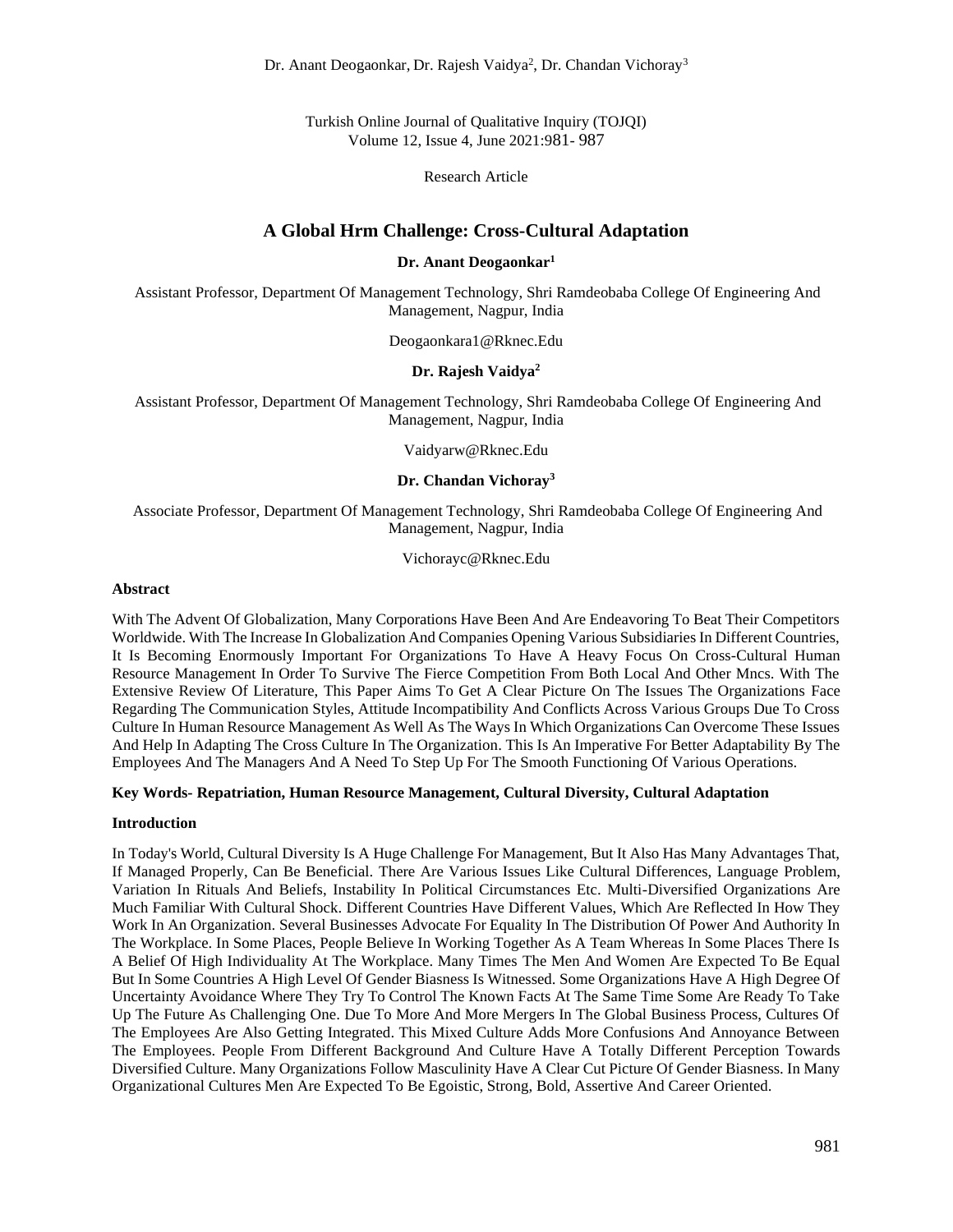A Skill For Cross Culture Requires A Lot Of Time, Training, Teaching, Experience, Knowledge, Susceptibility And Awareness. Lack And Ignorance Of Such Inter-Cultural Expertise End In Miscommunication And Mismanagement, Thereby Having Serious Implication On Business Service, Project Failure And Increased Competition Within The Global Market.

## **Literature Review**

As The Business Is Increasing The Multicultural Workforce Is Increasing, The Most Common And The Biggest Problem Here Is The Cultural Difference, There Is A Need To Create The Harmonious Working Relationship Between Local Employees And Foreign Expatriates. **(Rashmi,Habeeb And Bindu ,2018)** Cultural Diversity Has An Effect On The Performance Of Any Organization. A Culturally Diverse Labor Pool May End In Low Performance And Organizational Inefficiency. Various Conflicts Also Arises Due To The Misunderstandings Between The Culturally Diverse Workforces. There Are Many Issues Such As Political-Legal, Labour Market, Different Cultures, Language Barriers And Employment Practices That Are Constraining Mncs Seeking To Standardize Their Original Practices In The Host Country. It Even Says That The Process Of Adapting Depends On The Intents And The Needs. People From Different Background And Culture Have A Totally Different Perception Towards Diversified Culture. **(Gopalan And Stahl ,2001) .**Many Organizations Follow Masculinity Have A Clear Cut Picture Of Gender Biasness. In Many Organizational Cultures Men Are Expected To Be Egoistic, Strong, Bold, And Assertive And Career Oriented. Whereas Females Are Associated With Tenderness, Soft, Friendly And Concerned. A Manager Should Always Be Ready To Face Challenges Caused Due To Expansions Of Global Business.

The Companies With High Ambitions Welcomes The Multi Diversified Workforce And With Different Potentials, Skills And Knowledge Who Are More Useful For The Company**. (Simmons ,1996)** . There Are Three Strategies To Overcome The Issue Of Cultural Differences Namely, Ignore Cultural Differences, Minimize Cultural Differences, And Manage Cultural Differences **(Adler ,1997)** He Even Held Emphasis On Finding Out The Major Cause Resolve Rather Than Ignoring. For These Differences And Develop A Way Out To

Men Are Expected To Show The Same Emotional Quotient Played By Women. Modesty, Good Helping Nature And The Level Of Concern Are Expected From Both Men And Women. **(Tiasa Maity ,2018)** Managers Have To Be Very Sensitive While Making Any Changes In The Rules And Systems. When An Employee Relocates From One Region To Other, He Or She Most Likely To Experience A Cultural Shock. In Such A Situation A Sensitive And Generalize Approaches Have To Be Taken By The Managers To Welcome The Newcomer. When Two Or More People With Different Morals And Values Come Under The Same Roof For The Same Purpose, May Get Collided With Each Other, For Having Different Attitude And Behaviour, To Make A Unanimous Decision.

Cross-Cultural Training Is Used To Remove Cultural Conflicts And Realize Effective Cross-Cultural Management. It Is Seen As Decreasing The Cultural Conflicts The Expatriate May Face, So As To Make The Expatriate Get Used To The New Environment And Work Well Without Fears; To Maintain A Stable Interpersonal Relationship In The Company, And To Strengthen The Team Spirit And Solidity Force In The Company, Etc. **(Sackmann ,1997)** The Foremost Important Goal In This Work Was To Decrease The Creation Potential Of Cultural Conflicts Between The Foreign Expatriates And Therefore The Local Employees And Managers. To Realize This Goal, A Company Can Follow These Directions: A. Emphasis On Both Cultural Training B. Language Training. C. Training In Global Manners And The Nuances Of The Virtual Workplace Culture. D. Managing Personal E. And Family Life.

Culture Could Be Classified Into Two Modules. **( Ebrelein , 2008)** First Is A Tangible Module Including Various Lifestyles, Languages, Regulations, Procedures In A Country, While The Other Module Is Not Visible As It Includes Standards, Characters, Philosophies, Opinions And Ideas As Well As Ethics, Flavors, Approaches, Norms, Prospects And Mythologies.

The Multiculturalism Is A Big Issue If It Is Not Properly Harnessed. It Is True That A Multicultural Diversified Organization May Face Lots Of Confusion And Misunderstanding But There Are Certain Advantages Of These Types Of Management Which Cannot Be Overlooked. (**Heenan And Perlmutter ,1979)** There Are Ways To Adapt To The Cultural Diversity In International Human Resources Management. To Spread Out Business Across The World, A Company Requires A Well-Structured Diversified Team To Handle Foreign Dealings. A Blended Cultural Team Are Well Managed To Communicate With Foreign Business Partners And Helps To Set Up New Ventures In Overseas.

The Heterogeneous Work Group Is More Sensitive About Cultural Differentiation And Well Aware Of Its Ramifications. One Needs To Be Friendly While Dealing With The Cultural Differences. (**Adler And Ghadar ,1990)**  Some Framework For Effective Cross Cultural Project Human Resource Management In The International Enterprise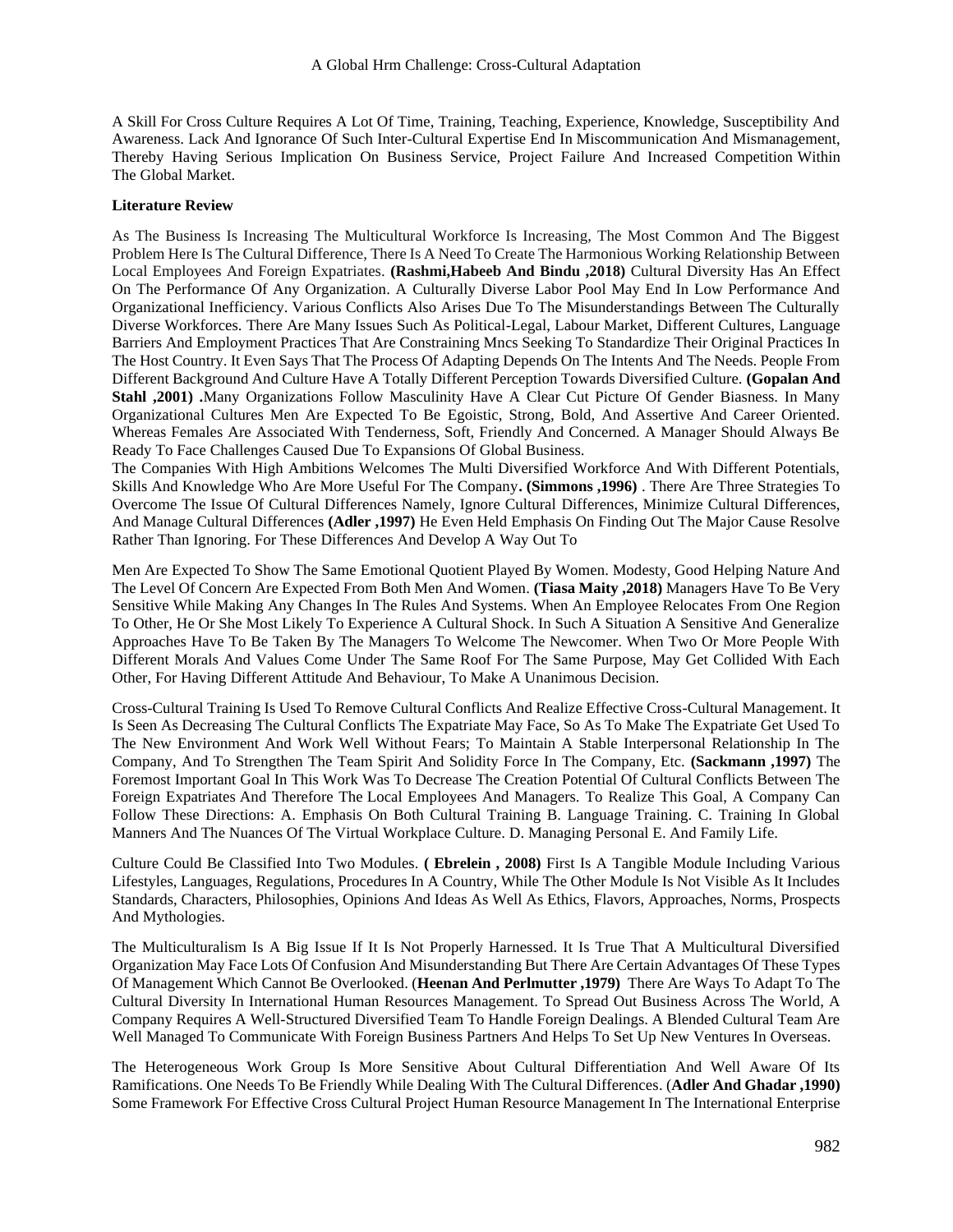Is To - Learn: Try To Learn Differences Of Culture Exist In The Management; Understand: Use The Cultural Dimensions To Know What Differences To Expect Among The People Who Are Came From Different Cultures; Take Advantages: Build On The Differences To Identify And Mitigate Risks, Increase The Level Of Innovation And Quality Of Deliverables, Find Alternative Approaches And Achieve Objectives; Respect The Differences: Accept And Show Respect For Different Standpoints Since Managers And Employees Gradually Understand The Cross Culture Differences, It's Their Duty To Adopt The Strategies And Keep The Diversity Well Managed. Few Strategies Which Help In Adaptation Of The Cross Culture Are: 1) Good Knowledge Of The Foreign Culture; 2) Respect For The Foreign Culture; 3) Ignoring The Cultural Differences And Paying More Attention To The Work And Being Task Oriented.

To Succeed With Managing The Diversity In Organization One Needs To Obtain A Culture Where People Have Respect For Each Other And They Feel Included And Can Use Their Knowledge To Its Full Potential. **(Lockwood, 2005).**The Different Approaches Managers Take Towards Differentiation. Mangers Can Ignore, Minimize Or Even Manage The Differences Between The Labor Forces. When A Manager Adopts Ignoring Approach They Say That The Way They Are Doing Is The Best And Do Not Consider Diversity. **(Kundu ,2001)** When Manager Chooses The Minimizing Approach, He Considers The Diversity But Sees That As A Problem Rather Than An Advantage. Here The Manager Tries To Get All The Employees To Take On A Homogenous Culture Or Even May Force Them To Opt The Patterns Of The Culture Within The Organization. The Efficient Cross-Cultural Communication Is Related To The Understanding That The Sender And Receiver Are From Totally Different Cultures. They Can Overcome Hindrances To Adapting Cross-Cultural Competence By: Developing Awareness Of Individual Cultures; Working Toward Mutual Acceptance; Researching The Communication Etiquette Of The Other Culture And Learning A Few Key Words And Phrases, Such As Greetings; Avoiding The Use Of Slang And Idioms; Avoiding Negative And Double Questions. Instead Of Asking, "Did You Not Any Follow Of That?" Asking, "Did You Follow That?" Asking Open Questions. In Many Cultures, It's Considered Rude To Mention An Outright No. Hence Someone May Hear A Yes Even If The Actual Answer Is No; Speaking Slowly And Clearly And Modulating Well; Breaking Sentences Into Short Sections To Give The Audience Time To Translate; Using Simple Words; Practicing Active Listening And Briefly Summarizing What The Other Person Has Said To Ensure Understanding; Asking Frequent Questions But Not Interrupting; Considering Special Needs Like Differences In Time Zones, Holidays, And National And International Law; Keeping An Open Mind; Avoiding Generalizations Based On Stereotypes; Following The Other Person's Lead When It Comes To Humor. Humor Is Notoriously Culture–Specific; Being Patient, Supportive And Courteous. Managing The Differences Since They Recognize That There Can Be Both Advantages And Disadvantage With Diversity. Mangers Recognize The Cultural Diversity And See What Benefits Them And Use Cross Culture Training To Minimize The Gap. Due To Increase In Globalization The Cultural Differences Are Ought To Be Found, Managers Need To Mould The Cultural Differences Into Benefits. **(Farren & Nelson, 1999)** There Shall Be Respect Prevailing For Other Cultures By Managers And Employees, This Helps In Eradicating The Differences And Meeting The Objectives Of The Organization Effectively.

They Suggested That Understanding Other Cultures And Being Sensitive To Differences Is Significant In Today's Global Business Environment. It Entails Moving Faraway From Acting Out Of Habit And Toward Making Conscious Decisions During A Sustained Manner.(**Newman & Nollen,1996)**Requisites Of Adapting Cross-Cultural Competence Include: Awareness Of One's Own Cultural Worldview: It's Imperative To Know And Accept What We Expect And The Way We Act Before We Will Understand Others; Positive Attitudes Toward Cultural Differences: Are We Open To Differences? For Example, In Another Culture, When Employees Address Their Boss By Their Given Name , Are They Being Disrespectful, Or Is That This Sort Of Address Normal?; Knowledge Related To Other Cultures: Attendance To Dominant Values, Proper Business Practices, Hierarchy, Gift Giving Customs And Humor**.(Rodrigues C, 1997)** Different Cultures Encode And Decode Messages Differently**.(Morden, T, 1999**)Various Assumptions, Implied Values And Meanings, Emotions And Stereotypes Can Mar Communication And Interactions By Changing The Intended Message. (**Hofstede & Minkov, 2010)** Adapting Cross-Cultural Competence Is Also Impacted By Differences In: Value Systems; Attitudes Toward The Completion Of Tasks; Ethnocentrism (The Inability To Accept The Worldview Of Other Cultures); Cultural Imposition (The Belief That Everybody Should Conform To The Majority).

Managers In Automotive Company Believed In The Creation Of A More Inclusive And Diversity-Conscious Organization Across The Cultures. **(Moore , 2015)** The Managers Failed To Move Beyond Their Own Cultural Blind Spot, They Assume That, To Perform On An Assembly Line There Should Be A Male Employee For This Task And Female Employees Were Undervalued Due To Weaker Physique.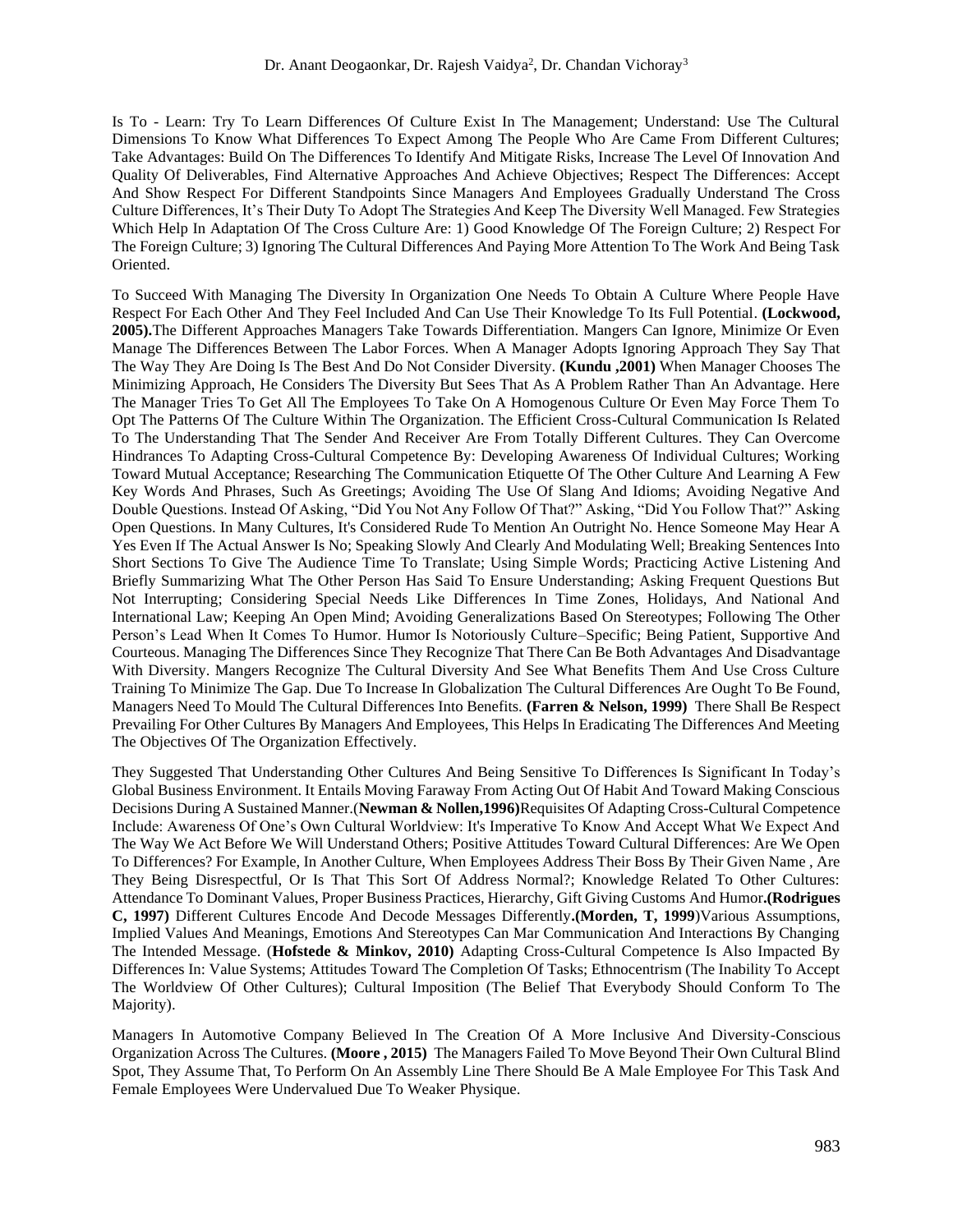Regular Meetings Are Necessary To Develop An Understanding Of A Scene In A Diversified Culture. **(Shani Et Al. ,2008)** Discourses, Behavior, Practices, And Materiality Are All Intertwined By The Performativity Of Language; It Is Studied That The Way We Speak, Understand And Inculcate Of The Reality Onto The Language Level Will Bring That Into Existence. Managers Must Understand Different Values, Attitudes And Behaviors Which Are Different Between Different National Cultures**. (Newman & Nollen, 1996)** Thus, Cultural Diversity Needs Variation In Management Practices And Processes. Management Is Trained To Acknowledge The Diversity And How To Adopt The Differences To Maximize The Perks. Cross-Cultural Training Can Also Be Used To Minimize The Gap Between The Employments. **(Farren & Nelson, 1999)** Companies Shall Implement Training Programs To Make Their Employees Understand Other Cultures And Decrease Biases And Discrimination And Make The Employees Work Well When In A Diverse Climate With Others From Different Backgrounds.

Managing A Diverse Labor Force Resulted In Competitive Advantage As People From Different Cultures Have Different Viewpoints, Skills, And Concerns. (Torres & Bruxelles, 1992). Managing The Workforce Efficiently Concerns That The Workforce Shall Be Able To Execute Their Work To Its Full Potential In A Work Environment Where There Is No Discrimination Among The Employees.

There Are Four Basic Dimensions Of Culture Which Differs Across The Boundaries**. (Hofstede's ,1980)** Different Types Of Countries Follow Completely Different Set Of Values Which Reflect In The Way They Work. Some Support Equality In Distributing Power And Authority Within Organizations. In Few Places, People Have A Believer To Work Together As A Team Where Others Favour High Individuality More In The Workplace. Some Countries, Show A High Degree Of Gender Bias. Few Organizations Are Characterized By High Degree Of Uncertainty Avoidance Where They Control The Known Facts At The Same Time Whereas Few Are There Ready To Take Up The Future As Challenging One. The Cultural Differences Have A Strong Impact On Technical Aspects, Managerial Skills, Potentiality And Talent Of The Employees. (**Hodgetts And Luthans ,1994**) .As Well As The Behaviour Of An Individual At His Workplace Depends Upon Their Cultural Inclination.

There Are Certain Needs To Be Done With And Some Attention Shall Be Paid To Being Globally Competitive, Efficient, Responsive And Flexible To Local Needs And Conditions And Inculcate And Transfer Learning Across Various Units. **(Lawrence & Lorsch, 1967) .**

In The Initial Stages A Company Must Hire A Local Hr Manager Or A Local Consultant For Recruitment, But Learning Those Two Languages Can Enhance The Business. It Is Also Important To Understand The Local Habits Of People And Their General Lifestyle. **(Aidara ,2011) .** It Is Very Important That The Foreigner Employee Or Manager To Understand The Theological Values And Significance Of Varied Cultures Which Lead To The Success Of An Organization. No Guaranteed Management Practices And Style Can Bring Success In An Organization, There Shall Be Integration Of Cultures For That And Better Understanding. **(Javidan, Dorfman, Luque, & Home, 2006)**

Global Business Is About Finding Ways To Work Unitedly With People Of Different Experiences Or Perspectives. Ihrm Should Use Resource Based View (Rbv) To Efficiently Manage People In A Diversed Environment Thus Helps In Finding The Obstacles Facing Foreign Companies In India**. (Sparrow, Brewster, & Harris, 2004).**By Emphasizing Rbv, Organizations Can Gain Competitive Advantage In The Aspect Of Cultural Differences In Various Hrm Practices**. (Genç ,2013**) A Positive Culture Includes All Relevant Elements In Alignment, Management Style, Business And Environmental Circumstances And Practices. A Foreign Organization Shall Concentrate More On The Social Context And Economic And Political History Of The County Where An Employee Is From. Using The Cultural Component Of Hofstede, Managers Can Consider The Cultural Differences In Hrm Practices**.( Kulkarni Et Al. ,2010) .** Considered That In A International Subsidiary With Varied Complex Cultural Orientations It Is Difficult For Foreign Companies To Incorporate Domestic Management Strategies, Such As Incentive And Evaluation Schemes. **(Björkman Et Al. 2008)** Companies In India Have Strong Sense That The Legal, Political And Socio-Cultural Aspects Of India Shall Be Taken Seriously. Communication Barrier Is Huge Problem Due To Cross Cultural. Communication Gap Usually Occurs Due To The Thought Process Of Two Different People From Totally Different Backgrounds. **(Sackmann And Phillips ,2004)** Many A Times When An Employee Relocates From One Region To Other, They Are Likely To Experience A Cultural Shock. Though In Organizations Only Corporate Etiquettes Are Acknowledged And Acceptable, Still Employees Unknowingly Act Consistent With The Habits Inculcated Within Them.

While Facilitating Comparisons Across Different Boundaries, It Simplifies A Complex And Dynamic Construct And Lessens The Accuracy And Therefore Reliability Of Research Findings Along The Way. (**Holtbrügge, Friedmann**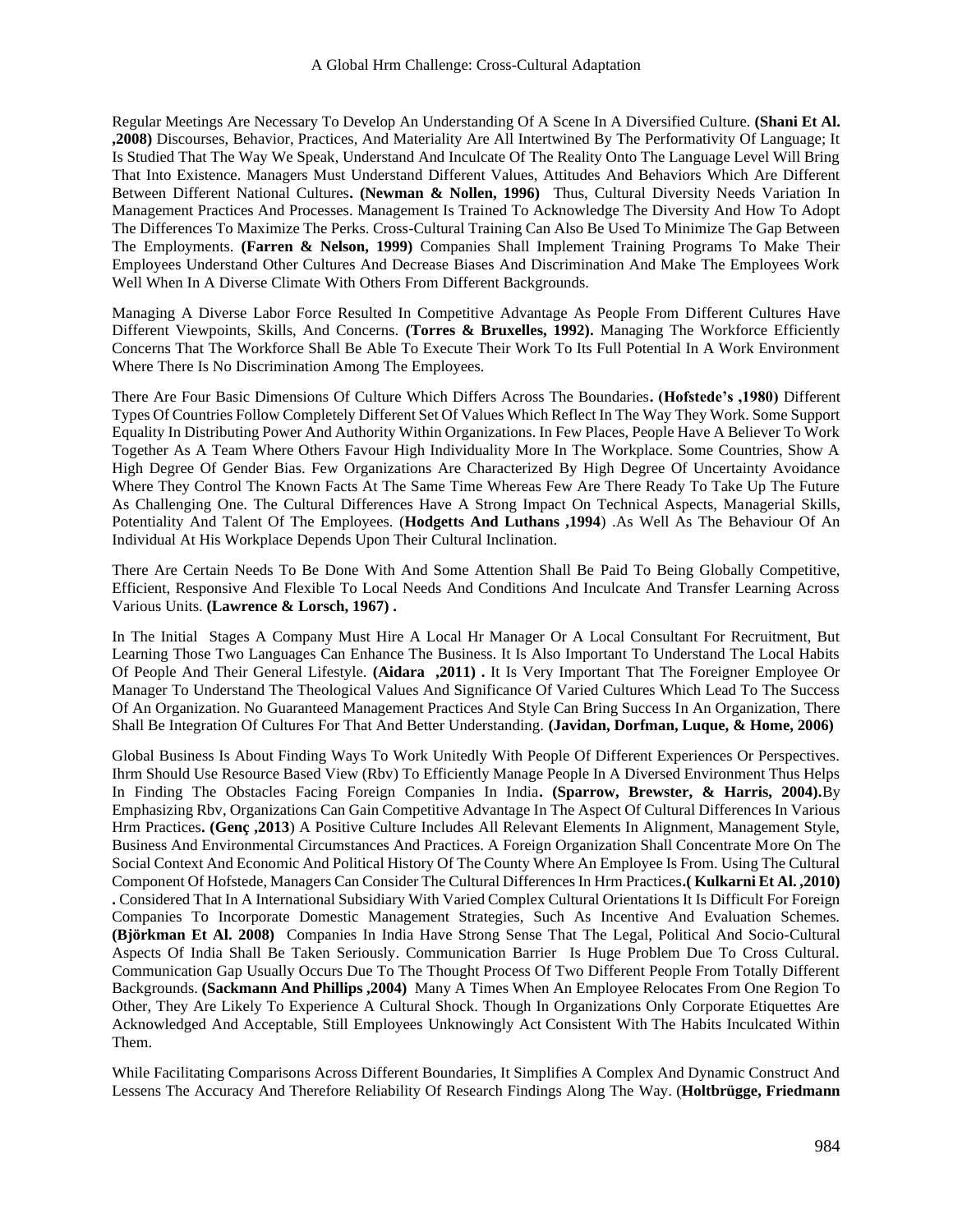**And Puck ,2010**) .Thus Breaking Down The Various Culture Which Are The Two Poles Help If Effective Diversification Of Culture And Its Understanding.

There Is The Issue Of Separation Of Organizational Culture From The National Culture Of A Place Which Has Always Been A Problem. Managers Can Hold Organizational Culture Constant And Study A Foreign Company Across A Number Of Nations, But This Won't Disentangle The Two Different Cultures Completely. **(Katou & Budhwar, 2007)**

Parity Of Meaning Across Cultures Is The Problem They Researched On. Managers Shall Have An Understanding And Communication Among People From Different Cultural Backgrounds, But This Does Not Necessarily Help Achieve The Objectives Of Cross Cultural Issues And Its Settlement. **(Delaney & Huselid, 1996) .**On The Surface Most Of The Managers In An Global Level Are Familiar With The Term Ihrm, But In Regards To A Deeper Level Pose Varied Questions Depending Where Workforce Come From. Based On The Concept Of Jumping On The Bandwagon, Cross Cultural Managers Need To Identify Locally Significant Issues And Study Them Using Locally Relevant And Comprehensible Tools And Measurements And Study Foreign Issues Separately Likewise. **(Becker & Huselid,1998) .**In Certain Cultures Wherein Any Concept Does Not Exist Beyond Its Fashionable Use In Casual Conversations. So Shall Understand The Labor Forces Accordingly**. (Grant, 1991)**

The Diversification Of Cultural Issues Are Are Not Still Taken As Seriously In Many Cross Cultural Companies As They Should Be. Thus Are Not Arriving At A Fuller Picture Of What Actually Influences Workplace Values And Actions. **(Guba And Lincoln ,2005) .**Applying Universalistic Ihrm Methods Explicitly Won't Work, It Needs To Be Different According To The Various Cultures. (**Alvesson And Willmott ,1992).**Diverse Culture Is A Strategic Advantage. The Rbv Approach Helps Ihrm To Strategize Its Hrm Practice In Order To Improve Business Success Globally When At Diversed Workforce And The Relationships Between The Hrm Processes On Organizational Performance Shall Positive. **(Becker & Huselid, 1998)**

Tendency Of Considering One's Own Cultural Superior Over Other's Culture, The Way They Work And Their Behavior Towards Working Are Only The Correct Way To Do So Than Others, Working On The Same Project. If Not Resolved Properly This Issue Can Create A Massive Mess In The Organization Which Can Lead Conflict And Grievances. **(Carr ,2007) .**

The Triple Constraints Like The Following Aspect; Miscommunication On Scope, Mismanagement On Inter-Cultural Perspective, Misunderstanding On Exact Form Of Deliverables, Attitudes Toward Schedules Result In Missed Deadlines, Long Delays, Over Budget Projects. **(Burrell And Morgan ,1979)**

## **The Way Ahead**

Training On Cross Cultural Aspects Seems To Be The Key For Global Hrm Practitioners. The Level Of Expression And Confidence Will Improve, The Concept's Understandability Will Improve, And It Will Provide More Opportunities For Cross-Cultural Training Of Employees. Barriers Must Be Broken Down, And More Open Relationships And Dialogue Must Be Maintained. As This Study Focuses On The Multicultural Workplace, Misconceptions Will Be Dispelled, And A Sense Of Control And Inclusion Will Be Established, Resulting In Positive Outcomes For The Training And A More Diverse Culture, As Well As Clarified Roles And Responsibilities. More Challenges In Cross-Cultural And Specifically Cross-Cultural Communication Can Be Expected In The Future And Training Shall Foster Better Teamwork With Customers, Suppliers, Coworkers, And All Employees, Bringing Them Closer Together And Ways To Adapt To These Barriers, Taking The Organization A Step Further And Improvising In The Workplace. Study Of Various Attitudes Toward The Conflict Due To Cross-Cultural Differences Will Also Have A Future Scope For The Research.

## **Conclusion**

Cross-Cultural Competence Strikes Proper Balance Among; Knowledge; Other Cultures, People And Their Behaviors; Empathy: Understanding And Responding In According To The Requirements Of Individuals From Other Cultural Groups; Self-Confidence: Striving To Acquire The Ability To Express One's Point In An Effective And Transparent Way, Aiming To Be Understood And Respected, And Remaining Flexible When Possible. Skills For Cross Culture Requires A Lot Of Time, Training, Teaching, Experience, Knowledge, Susceptibility And Awareness. Lack And Ignorance Of Such Inter-Cultural Expertise End In Miscommunication And Mismanagement, Thereby Having Serious Implication On Business Service, Project Failure And Increased Competition Within The Global Market. Business Relations Today Are Made Complex By Human Diversity Involved. Acquiring Efficient Adaptation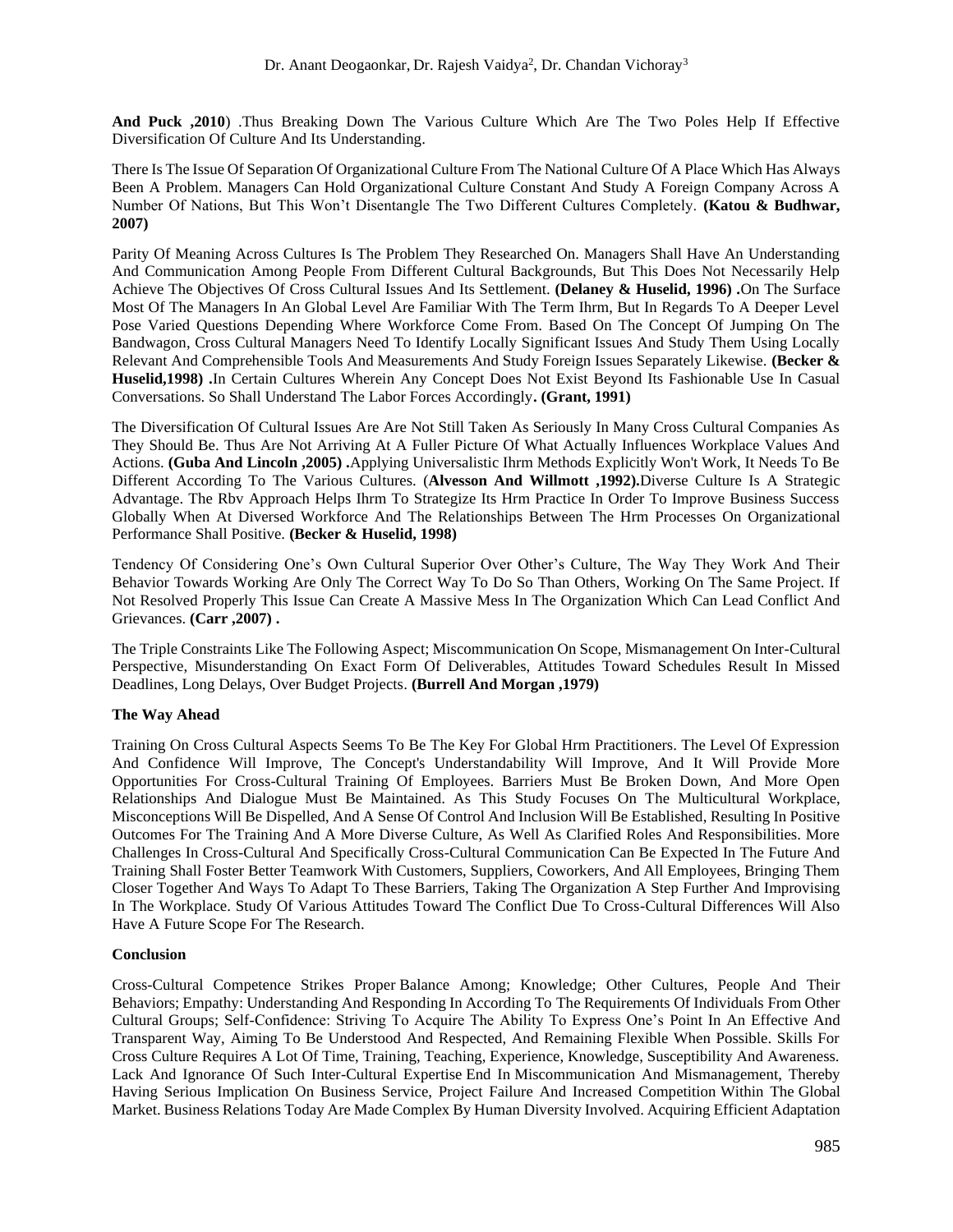Of Cross-Cultural Competence Can Open Up A Variety Of Opportunities With High Value. Developing This Competence Throughout The Workforce Is Best To Ensure Success Across Organizations.

## **References:**

- 1. Md, Rasheduzzaman. (2018). Cross-Cultural Project On Human Resource Management: An Overview. 10.5281/Zenodo.1183295.
- 2. Rashmi Kodikal Et Al.2017, Cross Cultural Issues And Human Resource Management Of Expats. Int J Recent Sci Res. 8(6), Pp. 17834-17840. Doi: [Http://Dx.Doi.Org/10.24327/Ijrsr.2017.0806.0429](http://dx.doi.org/10.24327/ijrsr.2017.0806.0429)
- 3. Cross-Cultural Management-Emerging Issues And Challenges Before Managers Of Mncs Ms Tiasa Maity Assistant Professor, Department Of Mba, Sea Colleges Of Engineering And Technology, Bangalore, India
- 4. An Integrative Framework Of Strategic Human Resource Management, Journal Of Management 1993, Vol. 19, No. 2,419-459 Randall S. Schuler New York University Peter J. Dowling, Helen De Cieri Monash University
- 5. Adler, N. J., & Gundersen, A. (2008). International Dimensions Of Organizational Behavior. Mason, Ohio: Thomson/South-Western.
- 6. The Cross-Cultural Puzzle Of International Human Resource Management- Andre Laurent
- 7. Isaac, J. (2003) Inter-Cultural And Other Forces In The Transfer Of Human Resource Management And Industrial Relations Practices Under Globalization. Wifo Working Papers, 202.
- 8. Adler, N. (2008) International Dimensions Of Organizational Behaviour. (5thed.). Cincinnati, Ohio: South-Western
- 9. Hofstede, G., &Hofstede, G. J. (2005).Cultures And Organizations. London: Mcgraw-Hill.
- 10. Reynolds, S., & Valentine, D. (2011). Guide To Cross-Cultural Communication. (2nded). New Jersey: Prentice Hall.
- 11. Hofstede, G. (1980). Culture's Consequences, (1sted.) Beverly Hills: Sage
- 12. Cultural Diversity: How To Manage A Cross-Cultural Workforce In A Global Organization A Study Between India And Sweden, School Of Business, Society And Engineering Bachelor Thesis In Business Administration
- 13. Pu Jing Cross-Cultural Human Resource Management Case Company: Penta Chutian Laser Equipment Co., Ltd
- 14. Kundu, S. C. (2001). Managing Cross-Cultural Diversity A Challenge For Present And Future Organizations. Delhi Business Review, 2(2).
- 15. Magala, S. (2005). Cross-Cultural Competence. London: Routledge.
- 16. Lockwood, N. R. (2005). Workplace Diversity: Leveraging The Power Of Difference For Competitive Advantage. Hr Magazine, 50(6), A1-A10
- 17. Björkman, I., Budhwar, P., Smale, A., & Sumelius, J. (2008). Human Resource Management In Foreign-Owned Subsidiaries: China Versus India. The International Journal Of Human Resource Management
- 18. Chen, N., Chao, M. C., Xie, H., & Tjosvold, D. (2018). Transforming Cross-Cultural Conflict Into Collaboration. Cross Cultural & Strategic Management
- 19. Gupta, S., & Bhaskar, A. U. (2016). Doing Business In India: Cross-Cultural Issues In Managing Human Resources. Cross Cultural And Strategic Management
- 20. Hofstede, G. (1980). Culture's Consequences: International Differences In Workrelated Values. Beverly Hills, Ca: Sage
- 21. Lin, L., Li, P. P., & Roelfsema, H. (2018). The Traditional Chinese Philosophies In Intercultural Leadership. Cross Cultural & Strategic Management
- 22. Mathew, S., & Taylor, G. (2018). Power Distance In India. Cross Cultural & Strategic Management, Ccsm-
- 23. Mihaela, H. (2014). A Synergistic Approach Of Cross-Cultural Management And Leadership Style. Journal Of International Studies, 7(2), 106–115.
- 24. Thomas D. C. (2008). Cross-Cultural Management : Essential Concepts 2nd (2th Ed., P. 327). California: Thousand Oaks: Sage Publications, Inc.
- 25. Zhang, J. J. (2009). Study Of The Cross-Cultural Management In Internationalized Enterprise. Digest Of Management Science, 47(4), 47.
- 26. Smith, P.B. (1996) 'National Cultures And The Values Of Organisational Employees: Time For Another Look', In P. Joynt And M. Warner (Eds) Managing Across Cultures: Issues And Perspectives. London: International Thomson Business Press
- 27. Hofstede, G. (1980) Culture's Consequences. Beverly Hills, Ca: Sage